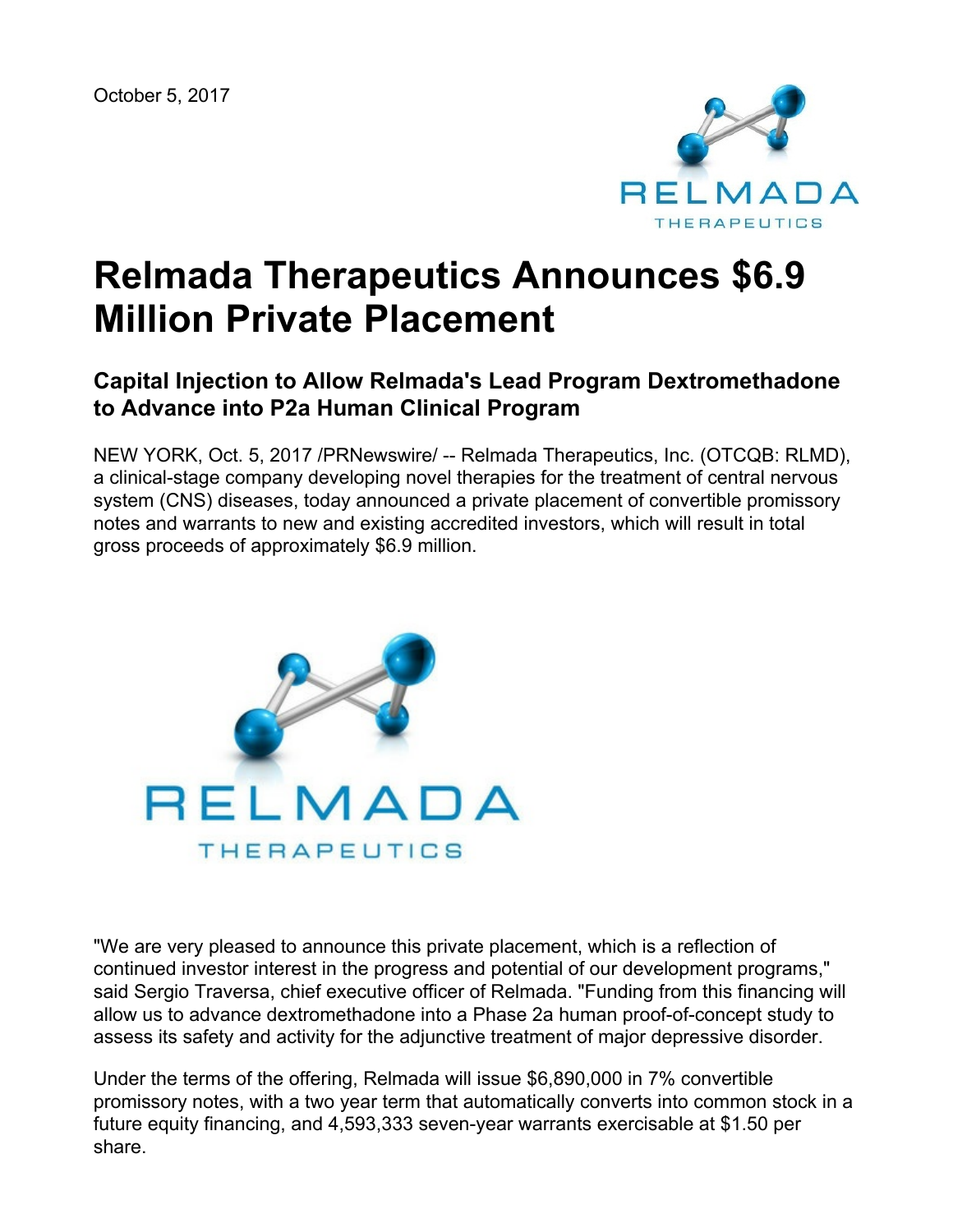Alexander Capital, LP. a FINRA-registered broker dealer, acted as the exclusive placement agent in the offering.

The securities sold in the private placement have not been registered under the Securities Act of 1933, as amended, or state securities laws and may not be offered or sold in the United States absent registration with the Securities and Exchange Commission (SEC) or an applicable exemption from such registration requirements.

This press release shall not constitute an offer to sell or the solicitation of an offer to buy these securities, nor shall there be any sale of these securities in any state or other jurisdiction in which such offer, solicitation or sale would be unlawful.

The foregoing is not a complete summary of the terms of the transactions contemplated by the Note and Warrant Purchase Agreement and reference is made to Relmada's Form 8-K filed with the Securities and Exchange Commission on October 4, 2017, and to the complete text of the Note and Warrant Purchase Agreement, Form of Convertible Promissory Note and Form of Warrant, which will be filed as exhibits to Relmada's Quarterly Report on Form 10-Q for the quarter ended September 30, 2017.

## **About dextromethadone (d-methadone, REL 1017)**

Relmada's dextromethadone is being developed as a rapidly acting oral agent for the treatment of depression with the potential to treat an array of additional neurologic disorders. Working through the same brain mechanisms as ketamine, a non-competitive NMDA channel antagonist, but potentially lacking its adverse side effects, dextromethadone is fundamentally differentiated from all currently FDA-approved antidepressants, as well as all atypical antipsychotics used adjunctively. In April 2017, the FDA granted Fast Track designation for dextromethadone for the adjunctive treatment of major depressive disorder.

#### **About Relmada Therapeutics, Inc.**

Relmada Therapeutics is a clinical-stage, publicly traded biotechnology company developing novel medicines that potentially address areas of high unmet medical need in the treatment of central nervous system (CNS) diseases. The Company has a diversified portfolio of products at various stages of development. Relmada's lead program, d-Methadone (dextromethadone, REL-1017), is an N-methyl-D-aspartate (NMDA) receptor antagonist. NMDA receptor antagonists may have potential in the treatment of a range of psychiatric and neurological disorders associated with a variety of cognitive, neurological and behavioral symptoms. For more information, please visit Relmada's website at [www.relmada.com](http://www.relmada.com/).

#### **Forward-Looking Statements**

The Private Securities Litigation Reform Act of 1995 provides a safe harbor for forwardlooking statements made by us or on our behalf. We may from time to time make written or oral statements in this letter, the proxy statements filed with the SEC communications to stockholders and press releases which constitute "forward-looking statements" within the meaning of Section 27A of the Securities Act of 1933 and Section 21E of the